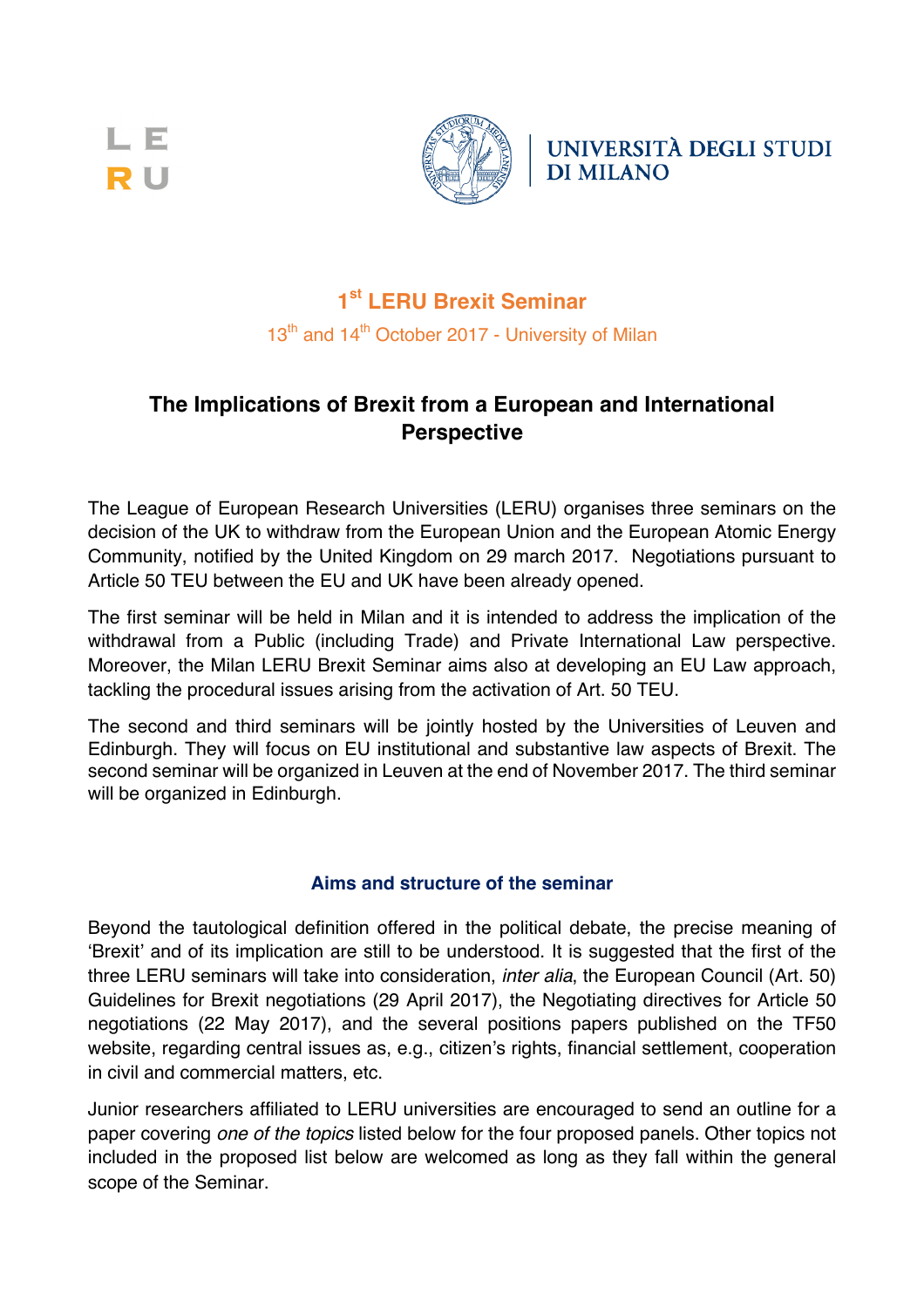Each panel will be chaired by a UNIMI expert from the Faculty of Law whereas other LERU Law Faculties will propose four discussants, one for each panel, among their most prominent scholars.

### **Panel I. EU Legal Issues:**

- The structure of the negotiations and the relationship between the withdrawal agreement and the future EU-UK agreement;
- The Article 50 Task Force and its interaction with the Council, the European Council and the European Parliament;
- A severe test for the principle of loyal cooperation: UK's rights and obligations during the withdraw procedure;
- British nationals within EU institutions, bodies, offices and agencies: their status and limits during and after the withdrawal;
- The enforceability of the withdrawal agreement;
- Transparency and the role of public opinion and national Parliaments in the negotiations;
- Internal adjustments in the composition of the EU institutions after the finalization of the withdrawal;
- The rights of the EU citizens and businesses in the UK and UK citizens businesses in the EU and in the EU Member States. How to guarantee these rights, what rights should and would be protected and enforced, and for how long?
- Financial Settlement: a 'single financial settlement' in respect to the Union budget, the European Investment Bank, the European Central Bank, the European Development Fund and other funds such as the Facility for Refugees in Turkey?
- The role of the Court of Justice of the EU during and after the withdrawal
- The UK Great Repeat Bill and the status of EU law in the UK after the withdrawal.

### **Panel II. Brexit and Public International Law:**

- The fate of bilateral agreements between the UK and the EU Member States;
- The fate of mixed-agreements between the EU, its Member States and third countries;
- The fate of EU-only agreements concluded with third countries;
- The legal and political implications of Brexit for the UK's standing in multilateral organizations, particularly in the current framework of global governance institutions;
- The impact of Brexit on human rights. The envisaged replacement of the ECHR in the UK's legal order by virtue of a national act (the Human Rights Act or a British Bill of Rights) and its intended and unintended legal consequences on core rights of individuals;
- The Brexit bill and Law of Treaties;
- Brexit and the EU common foreign policy and defence. The cohesion of NATO and the problem of European's overall collective defence;
- Trade, aid and *sanctions;*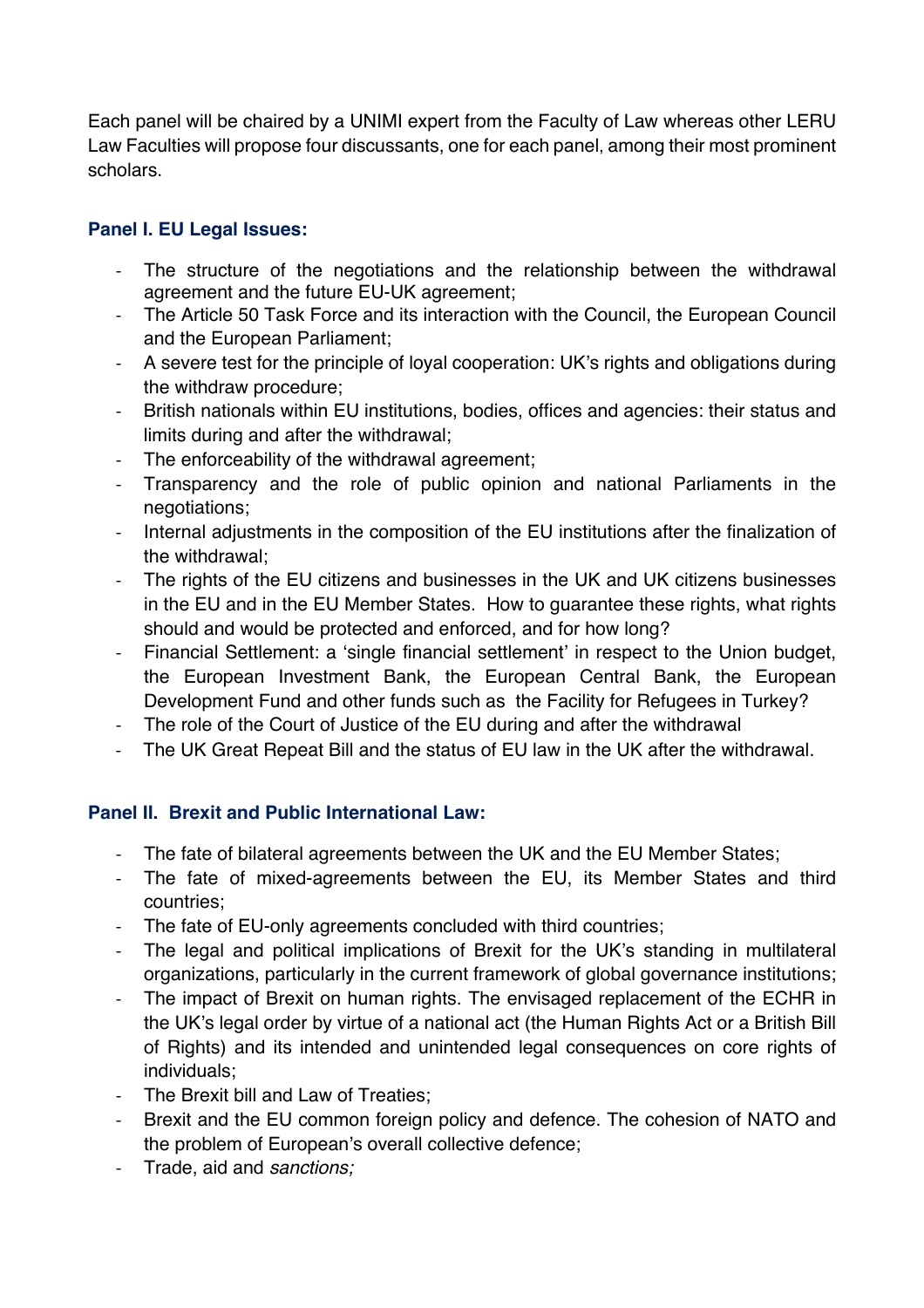- The effect of Brexit on environmental and climate change laws: different post-Brexit options.

### **Panel III. Brexit and International Trade:**

- The constraints posed by WTO membership on the UK's ability to negotiate new trade deals with third states after Brexit;
- The WTO model for the future EU-UK relationship: 'going alone' as a member of the WTO, the fallback option.
- The implications of Brexit for access to the common market;
- The impact of Brexit on tariff and trade in goods and services;
- Brexit, trade defence instruments, FTAs and the relationships with the WTO;
- Brexit and investment treaties;
- The WTO agreements and "mixed competence" agreements. Substantive UK's obligations after Brexit;
- The settlement of trade disputes and ISDS after Brexit;
- The international regulation of the UK-EU trade relationship;
- -

#### **Panel IV. Brexit and Private International Law:**

- The 'exportability' of the current EU regulations in a context not presided by the philosophy of "integration";
- Can EU regulations, as components of 'a legal system', have an independent life one from each other, and away from the systemic character of the *acquis communautiere*?
- Will the 1968 Brussels Convention, the 1980 Rome Convention, and the 1988 Lugano Convention revive after Brexit?
- The fate of judicial cooperation in civil and commercial matters between the United Kingdom and the EU27 post- Brexit;
- What role for CJEU in respect of essential procedural legislation concerning jurisdiction, applicable law and recognition and enforcement of foreign judgements?
- Brexit and the Hague PIL conventions concluded by the EU only;
- The post-Brexit fate of "mixed" PIL conventions;
- Bilateral agreements between the EU Member States and the UK;
- Brexit and choice-of-law rules under the Rome I and Rome II Regulations;
- Brexit and the treatment of UK Law in the context of the public policy exception and internationally mandatory rules;
- The UK's status under the Brussels I-*bis* regulation 1215/2012;
- Possible negotiation options in respect of EU instruments applicable to civil and commercial matters;
- Impacts of Brexit on PIL's rules in family matters;
- The impacts of Brexit on UK litigation and arbitration.